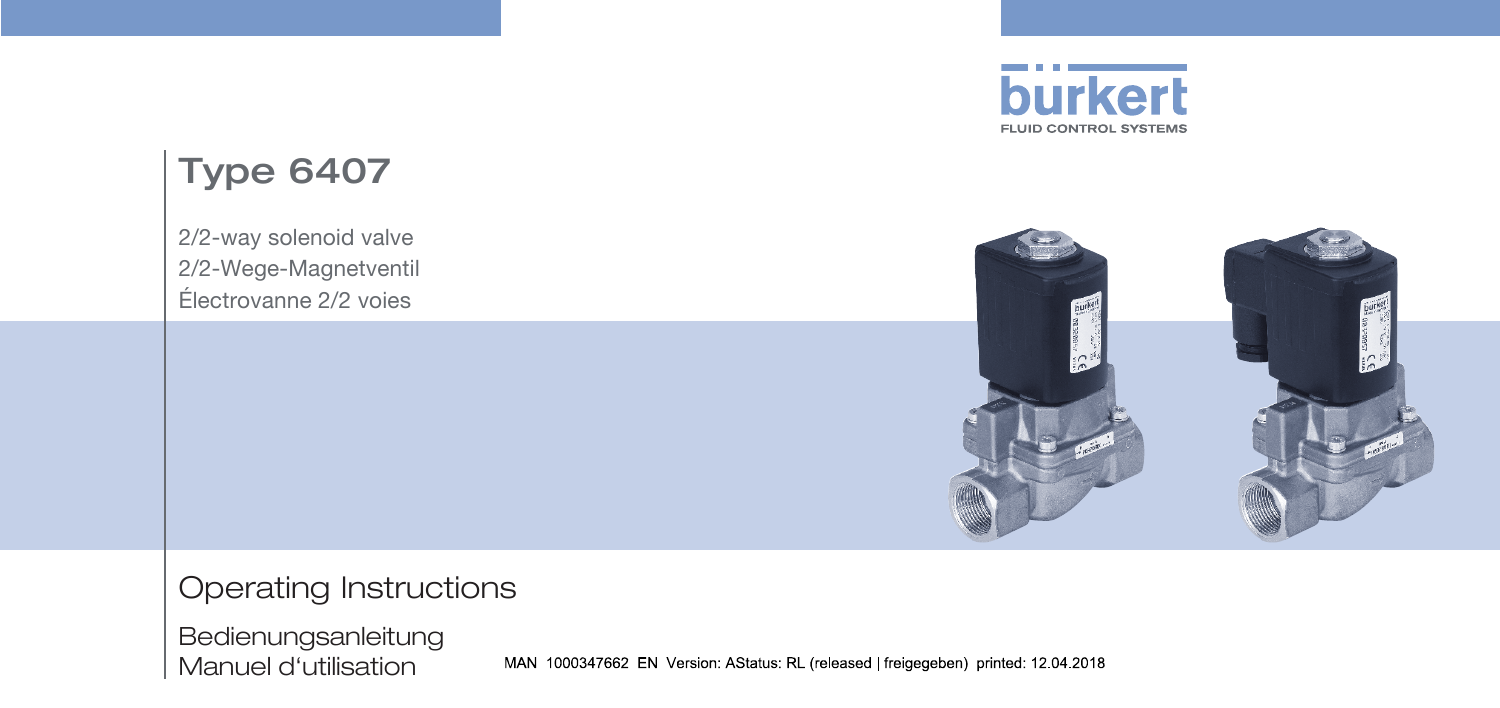#### Contents

| $\mathcal{P}$  |  |
|----------------|--|
| 3              |  |
|                |  |
| 5              |  |
| 6              |  |
| $\overline{7}$ |  |
|                |  |

english

## 1 OPERATING INSTRUCTIONS

#### The operating instructions contain important information.

- $\triangleright$  Read the operating instructions carefully and follow the safety instructions in particular, and also observe the operating conditions.
- ▶ Operating instructions must be available to each user.
- $\triangleright$  The liability and warranty for the device are void if the operating instructions are not followed.

## 1.1 Symbols

- ▶ Designates an instruction to prevent risks.
- $\rightarrow$  Designates a procedure which you must carry out.

Warning of injuries:

- 
- DANGER!



- WARNING!
- Potential danger! Serious or fatal injuries.

#### CAUTION!

Danger! Minor or moderately severe injuries.

Warns of damage to property:

### NOTE!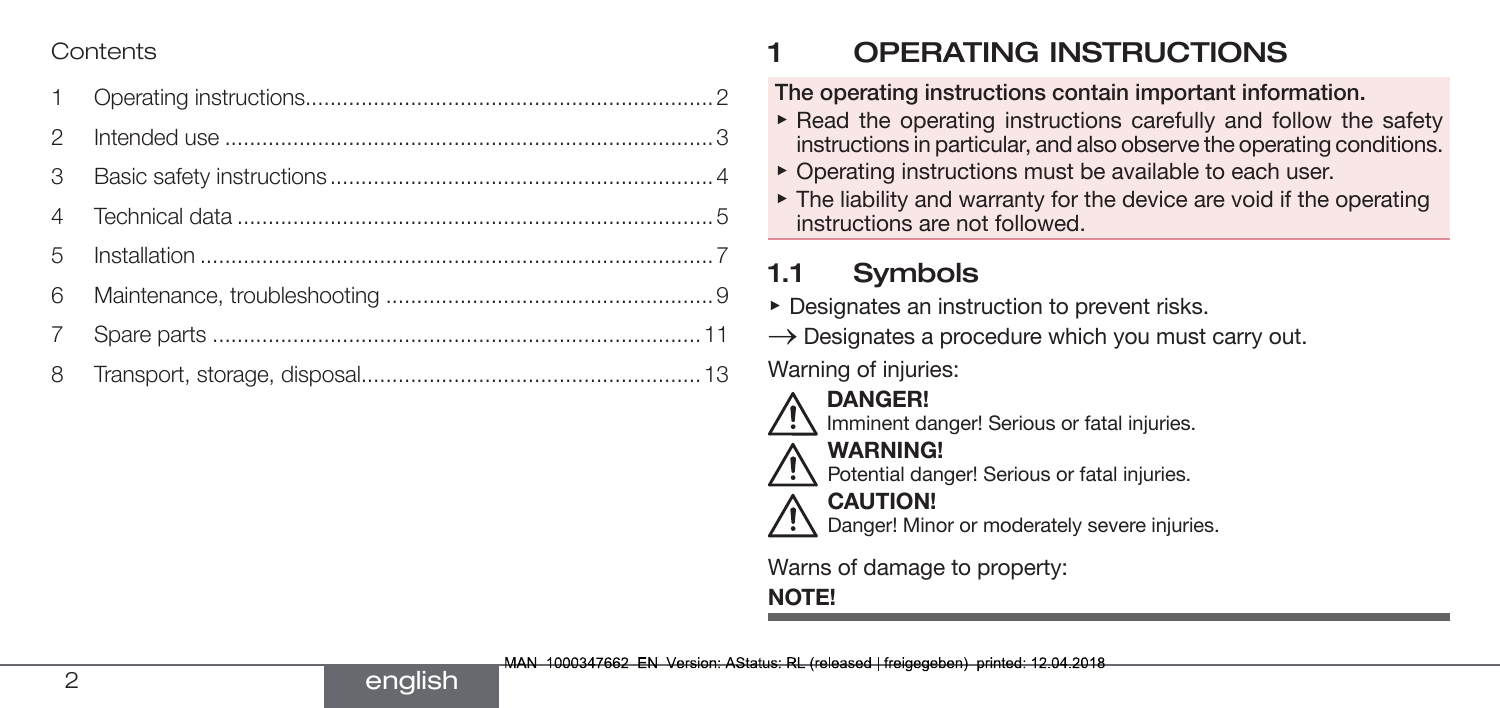## <span id="page-2-0"></span>2 INTENDED USE

Incorrect use of the solenoid valve Type 6407 can be dangerous to people, nearby equipment and the environment.

- ▶ The device is designed to control, shut off and meter neutral media up to a viscosity of 21 mm $^2$ /s.
- ▶ In areas at risk of explosion, only use devices approved for use in those areas. These devices are labeled with a separate Ex type label. For use in areas at risk of explosion, note the information provided on the separate Ex type label and the separate explosion-related operating instructions included in the scope of supply.
- $\triangleright$  Provided the cable plug is connected and installed correctly, the device satisfies protection class IP65 in accordance with DIN EN 60529 / IEC 60529.
- ▶ Use according to the permitted data, operating conditions and conditions of use specified in the contract documents and operating instructions.
- ▶ Correct transportation, correct storage and installation and careful use and maintenance are essential for reliable and problem-free operation.
- $\triangleright$  Use the device only as intended.

### 2.1 Definition of therm "device"

In these operating instructions, the term "device" always refers to the solenoid valve Type 6407.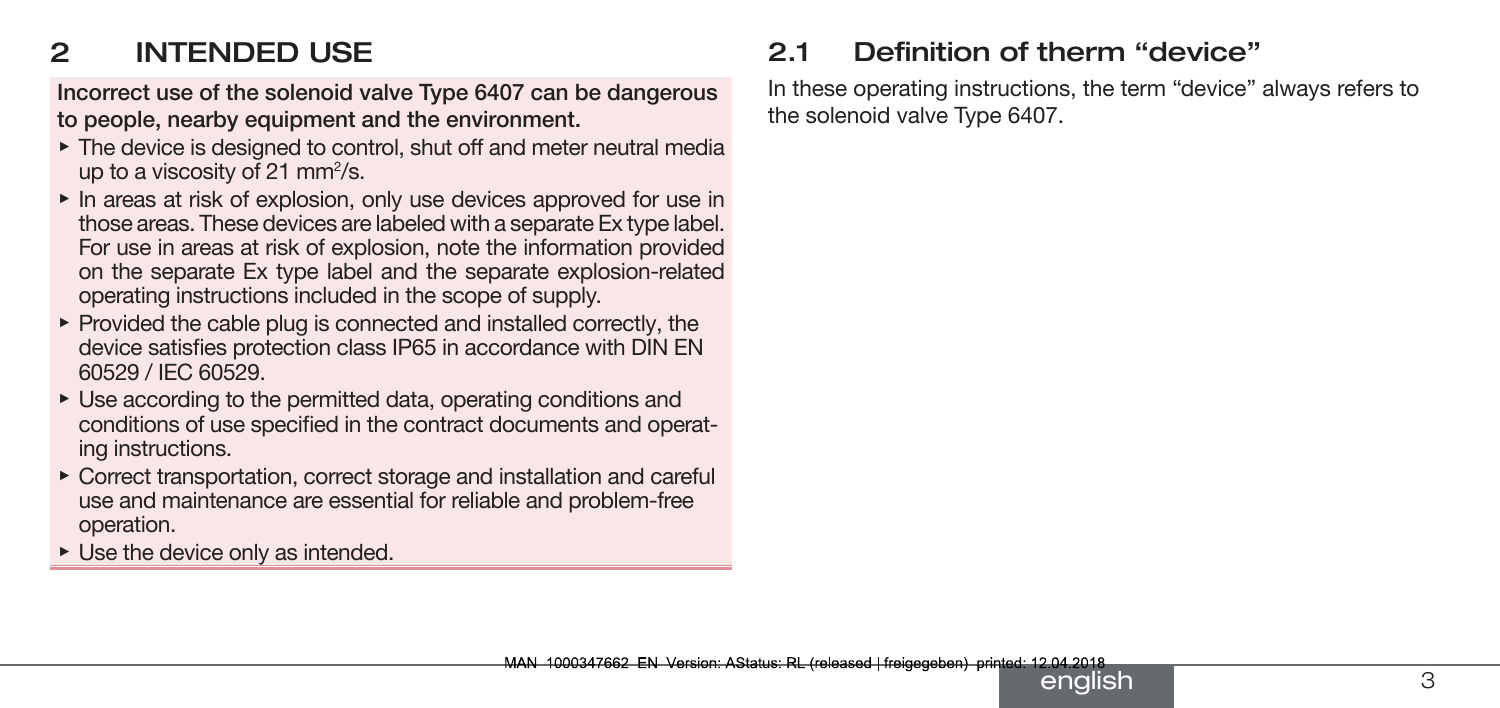## <span id="page-3-0"></span>3 BASIC SAFETY INSTRUCTIONS

These safety instructions do not consider any contingencies or incidents which occur during installation, operation and maintenance. The operator is responsible for observing the location-specific safety regulations, also with reference to the personnel.



Danger of high pressure.

▶ Before loosening the lines and valves, turn off the pressure and vent the lines.

Risk of electric shock.

- $\triangleright$  Before reaching into the device, switch off the power supply and secure to prevent reactivation.
- $\triangleright$  Observe applicable accident prevention and safety regulations for electrical equipment.

Risk of burns/Risk of fire if used continuously through hot device surface.

 $\triangleright$  Keep the device away from highly flammable substances and media and do not touch with bare hands.

Risk of injury due to malfunction of valves with alternating current (AC).

Sticking core causes coil to overheat, resulting in a malfunction.

▶ Monitor process to ensure function is in perfect working order. Risk of short-circuit/escape of media through leaking screw joints.

- ▶ Ensure seals are seated correctly.
- ▶ Carefully screw valve and connection lines together.



#### General hazardous situations.

To prevent injury, ensure that:

- ▶ The device may be operated only when in perfect condition and in consideration of the operating instructions.
- ▶ Do not make any changes and do not subject the device to mechanical loads.
- $\triangleright$  Secure system against unintentional activation.
- ▶ Installation, operation and maintenance may only be performed by qualified specialists.
- $\triangleright$  nstall the device according to the regulations applicable in the country.
- ▶ After an interruption in the power supply or pneumatic supply, ensure that the process is restarted in a defined or controlled manner.
- $\triangleright$  Observe the general rules of technology.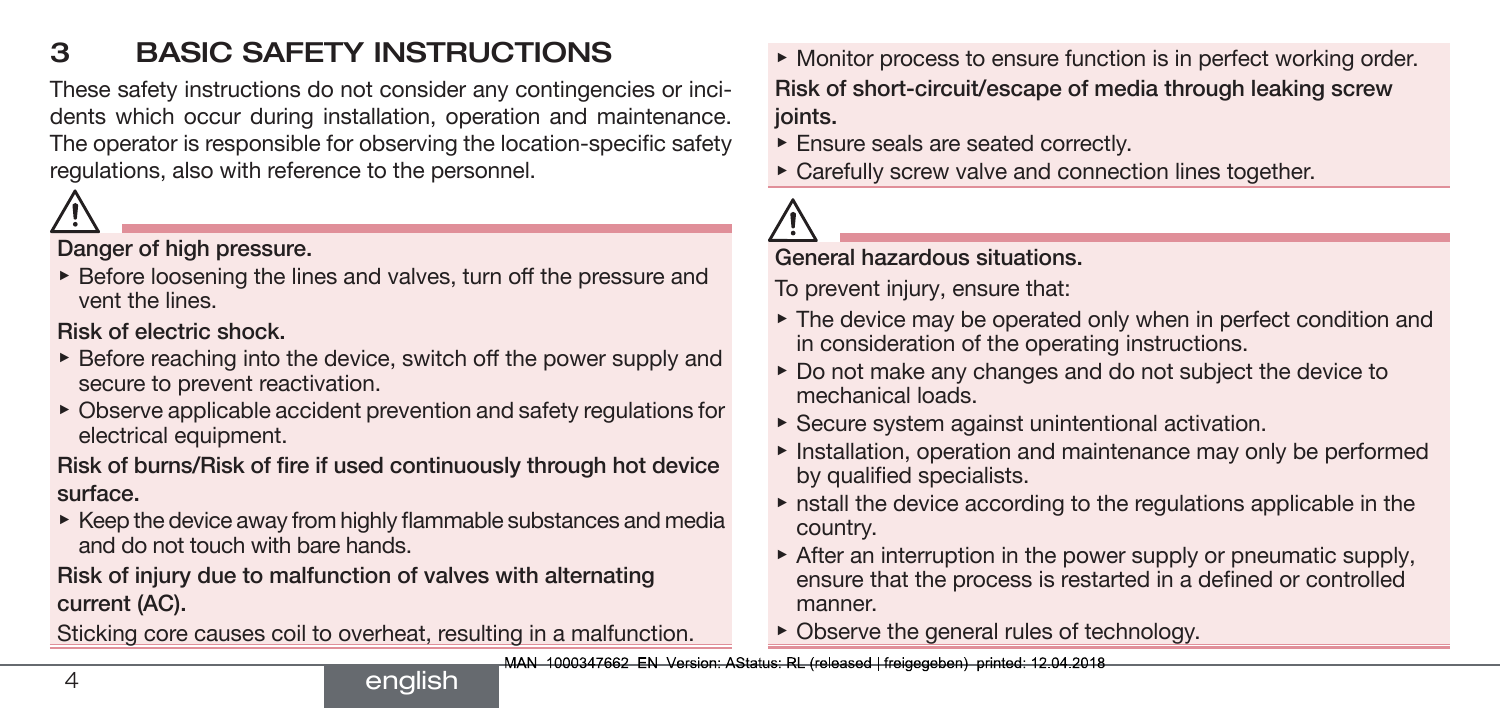#### <span id="page-4-0"></span>3.1 Warranty

The warranty is only valid if the device is used as intended in accordance with the specified application conditions.

### 3.2 Information on the Internet

The operating instructions for Type 6407 can be found on the internet at: www.burkert.com

## 4 TECHNICAL DATA

## 4.1 Operating conditions

- The following values are indicated on the type label:
- Voltage (Tolerance ±10 %) / Current type
	- Coil power consumption (active power in W at operating temperature)
	- Pressure range
	- Body material: Brass (MS), cast iron (GG)
	- Seal material: PTFE/Graphit (EG), PTFE/FKM (EF), EPDM/ Graphit (AG)

Circuit function 2/2-way valve:



Protection class: IP65 in accordance with DIN EN 60529 / IEC 60529 with cable plug, e.g. Bürkert Type 2518

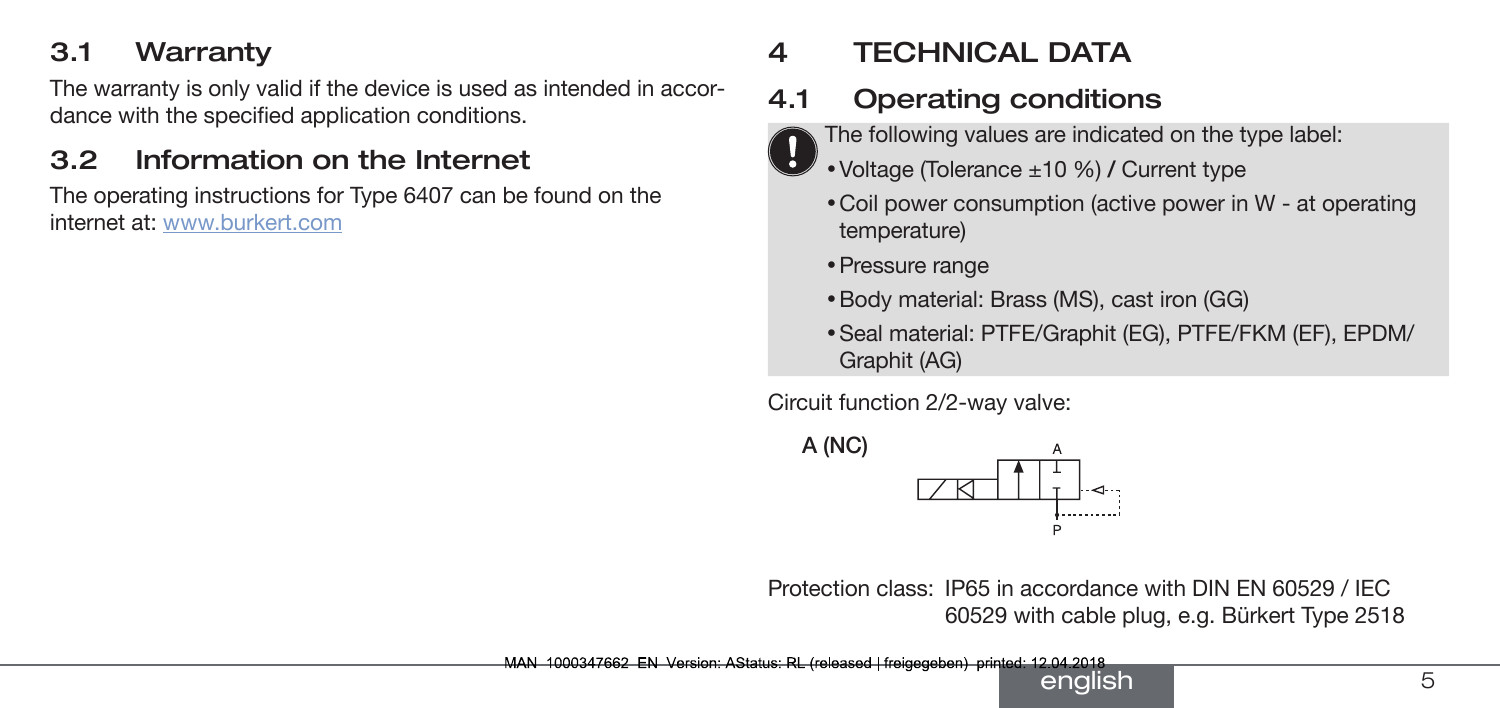#### 4.2 Conformity

The device conforms with the EU Directives according to the EU Declaration of Conformity (if applicable).

#### 4.3 Standards

The applied standards, which verify conformity with the EU Directives, can be found on the EU-Type Examination Certificate and / or the EU Declaration of Conformity (if applicable).

### 4.4 Application conditions

Ambient temperature: max. +45 °C

max. +40 °C for ATEX/IECEx

Permitted medium temperature depending on coil material and seal material:

| Seal material | Medium temperature  |
|---------------|---------------------|
| PTFE/Graphit  | $-40$ °C $+150$ °C  |
| EPDM/Graphit  | $-40$ °C +135 °C.   |
| PTFE/FKM      | $-10 °C+120 °C$     |
| ATEX/IECEx    | max. $90^{\circ}$ C |

english

Operating duration: Unless otherwise stated on the type label, the solenoid valve is suitable for continuous operation.

> Exception: Devices with kick-and-drop electronics: Maximum duty cycle 50% and maximum 6 switching cycles per minute.



Important information for functional reliability during continuous operation: If standstill for a long period at least 1-2 activations per day are recommended.

| Service life: |  |
|---------------|--|
|               |  |

High switching frequency and high pressures reduce the service life

Permitted media depending on seal material:

| Seal material | <b>Permitted media</b>                                        |
|---------------|---------------------------------------------------------------|
| PTFE/Graphit  | Vacuum, neutral gases and liquid media (e.g.                  |
| PTFF/FKM      | compressed air, water, hydraulic oil),<br>hot water and steam |
| PTFF/FPDM     | Cold and warm water, oil and grease-free<br>media             |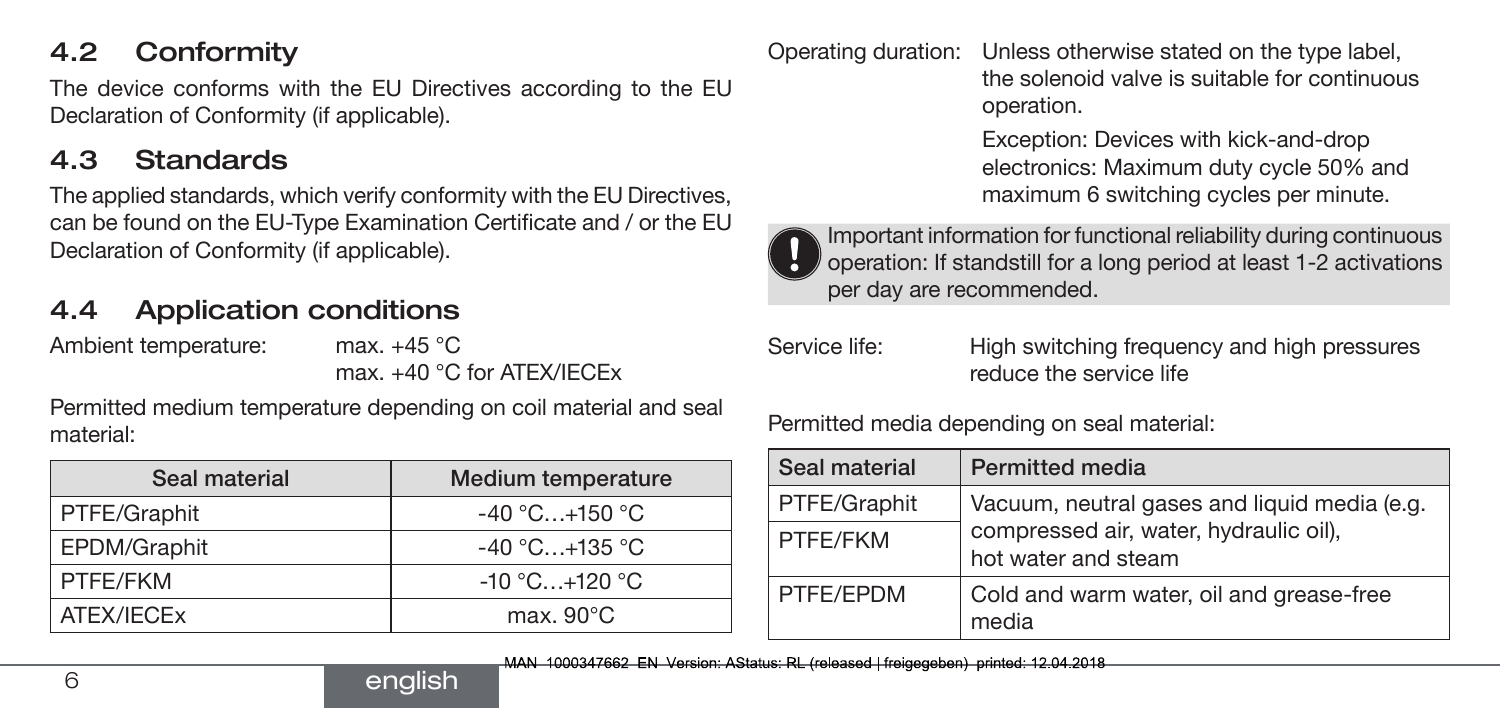#### <span id="page-6-0"></span>NOTE!

If liquid media is used with high differential pressures, water hammer can occur.

## 4.5 Type label



# 5 INSTALLATION

# DANGER!

Risk of injury from high pressure and discharge of medium.

▶ Before loosening the lines and valves, turn off the pressure and vent the lines.

Risk of electric shock.

- $\triangleright$  Before reaching into the device, switch off the power supply and secure to prevent reactivation.
- $\triangleright$  Observe applicable accident prevention and safety regulations for electrical equipment.

# WARNING!

Risk of injury from improper installation.

- ▶ Installation may be carried out by authorized technicians only and with the appropriate tools.
- $\triangleright$  Secure system from unintentional activation.
- ▶ Following assembly, ensure a controlled restart.

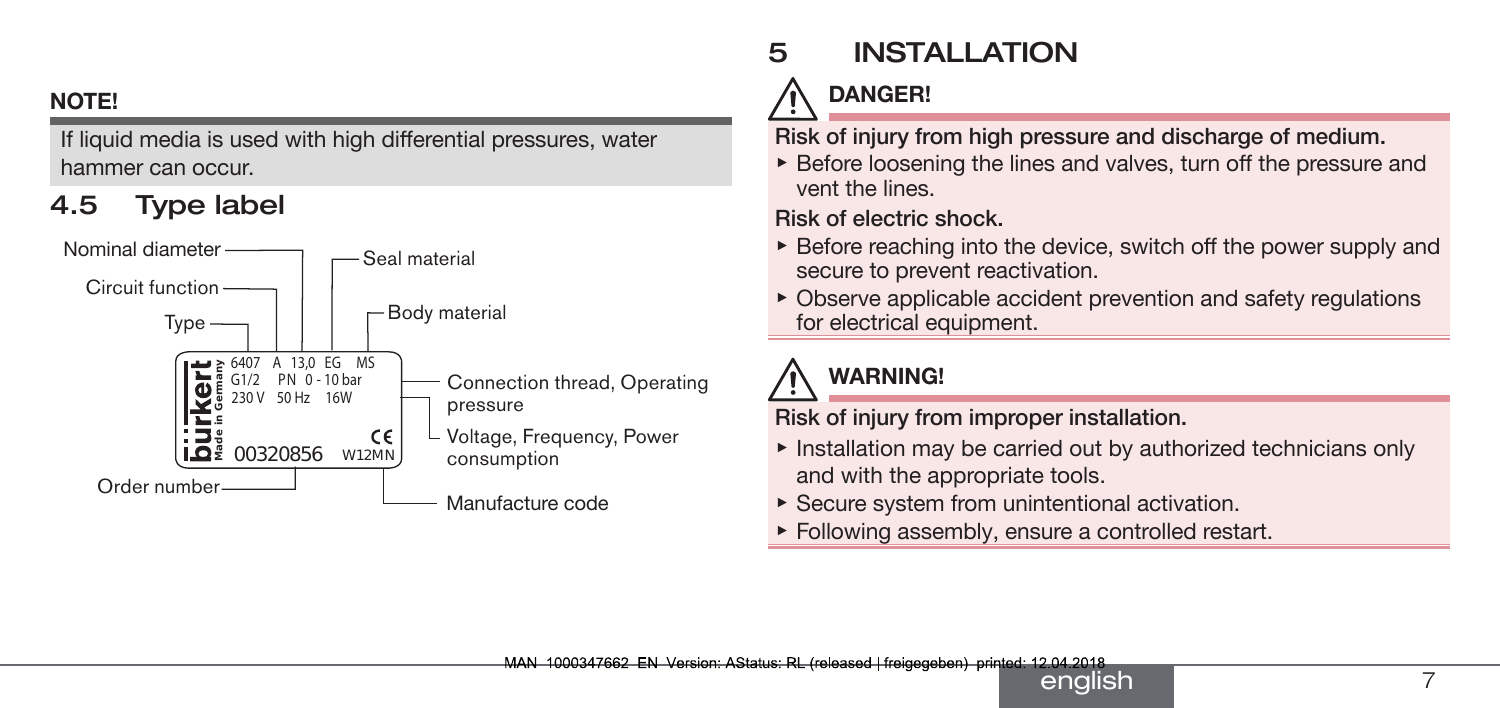### 5.1 Before installation

Installation position: any, actuator preferably upwards.

- $\rightarrow$  Check pipelines for dirt and clean.
- $\rightarrow$  Install a dirt filter before the valve inlet ( $\leq$  500 um).

## 5.2 Installation

### NOTE!

Caution risk of breakage.

- Do not use the coil as a lever arm.
- $\rightarrow$  Hold the device using a suitable tool on the body and screw into the pipeline.



Valve body must not be installed under tension. Sealing material must not get into the device.

 $\rightarrow$  Observe direction of flow:

The arrow on the body indicates the direction of flow.

## 5.3 Electrical connection of the cable plug

## WARNING!

Risk of injury due to electrical shock.

- ▶ Before reaching into the system, switch off the power supply and secure to prevent reactivation.
- $\triangleright$  Observe applicable accident prevention and safety regulations for electrical equipment.

If the protective conductor is not connected, there is a risk of electric shock.

- ▶ Always connect protective conductor and check electrical continuity between coil and body.
- $\rightarrow$  Tighten cable plug (authorized cable plug see data sheet), observing maximal torque 1 Nm.
- $\rightarrow$  Check that seal is fitted correctly.
- $\rightarrow$  Connect protective conductor and check electrical continuity between coil and body.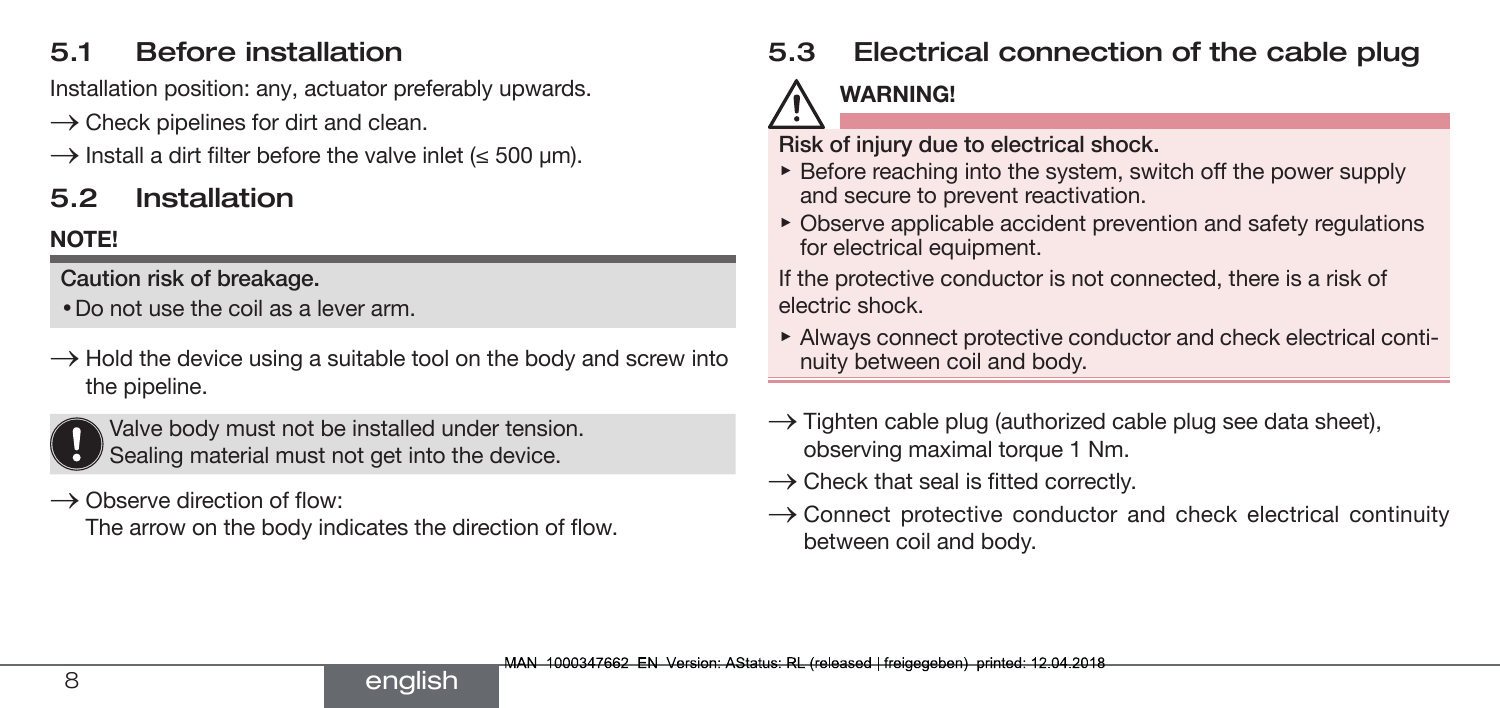<span id="page-8-0"></span>

# 6 MAINTENANCE, TROUBLESHOOTING DANGER!

Risk of injury from high pressure and discharge of medium.

▶ Before loosening the lines and valves, turn off the pressure and vent the lines.

# WARNING!

Risk of injury from improper maintenance.

- ▶ Maintenance may be carried out by authorized technicians only and with the appropriate tools.
- $\triangleright$  Secure system from unintentional activation.
- ▶ Following maintenance, ensure a controlled restart.

## 6.1 Installation of the coil

# WARNING!

Risk of injury due to electrical shock.

 $\triangleright$  Before reaching into the system, switch off the power supply and secure to prevent reactivation.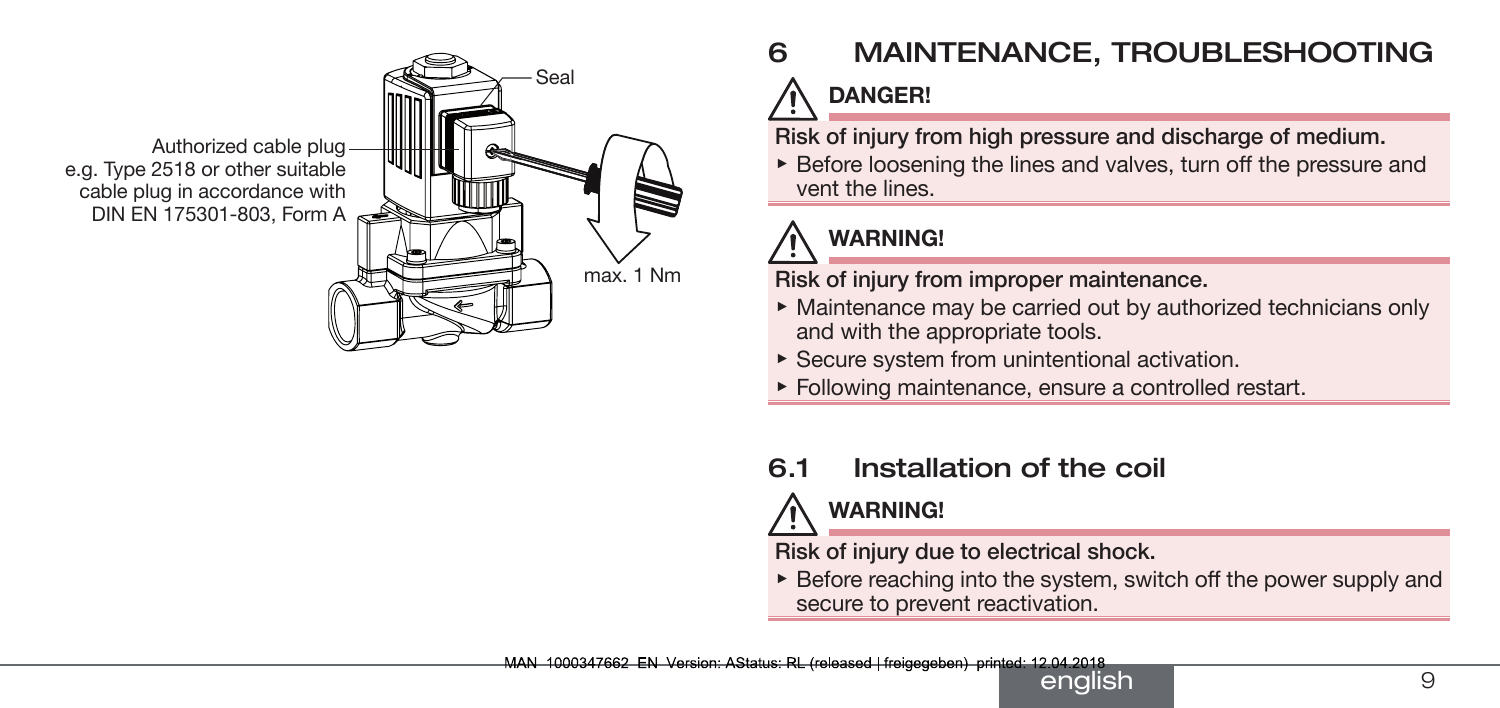If the protective conductor contact between the coil and body is missing or if coil incorrectly installed, there is danger of electrical shock.

- $\triangleright$  Check protective conductor contact after installing the coil.
- ▶ During installation ensure that the coil is situated firmly on the body cover so that the protective conductor connection of the coil is connected to the valve body.

# WARNING!

#### Escaping medium.

When a sticking nut is loosened, medium may escape.

 $\triangleright$  Do not tighten sticking nut any further.

Overheating, risk of fire.

If the protective conductor contact between the coil and body is missing, there is danger of electrical shock.

- $\triangleright$  Check protective conductor contact after installing the coil.
- $\rightarrow$  Connect coil body to the core guide pipe.
- $\rightarrow$  Screw on coil with nut. Observe the tightening torques in the following table.
- $\rightarrow$  Check protective conductor.

### NOTE!

## Device will be damaged if the wrong tools are used.

If other tools are used (e.g. pliers), the device may be damaged.

 $\blacktriangleright$  Always use a wrench to tighten nut.



| <b>Type</b> | <b>DN</b> | Tightening torques [Nm]   Fastening the coil |     |
|-------------|-----------|----------------------------------------------|-----|
| 6407        | 1340      | 15                                           | Nut |
| 6407        | 5065      | 19                                           | Nut |

 $\rightarrow$ 

#### english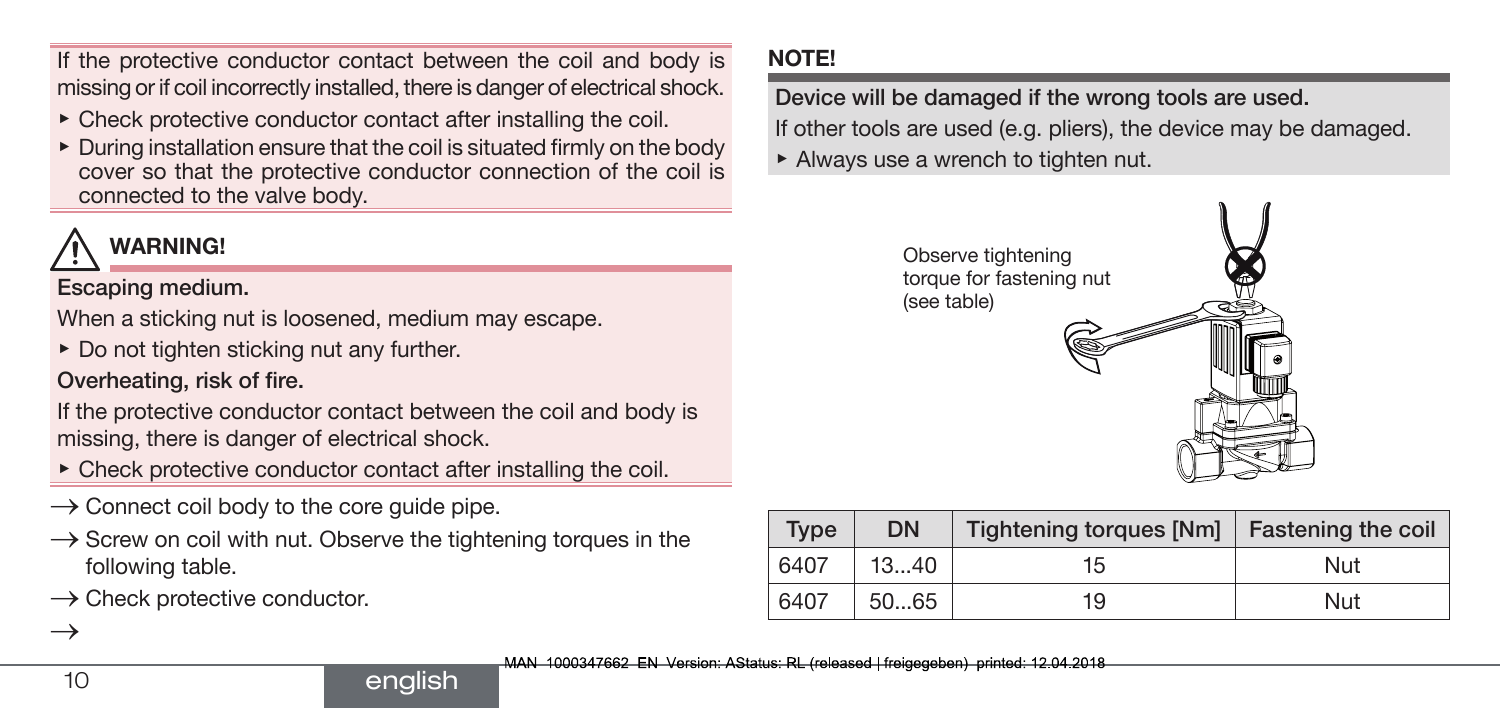#### <span id="page-10-0"></span>6.2 Malfunctions

If malfunctions occur, check whether:

- the device has been installed according to the instructions,
- the electrical and fluid connections are correct,
- the device is not damaged,
- all screws have been tightened,
- the voltage and pressure have been switched on,
- the pipelines are clean,
- the power supply is adequately high.

Possible cause if the valve does not switch:

- Short circuit or coil interrupted.
- Inadequate power supply.
- Core or core area dirty.
- Medium pressure outside the permitted pressure range.

Possible cause if the valve does not close:

• Internal space of the valve is dirty.

# 7 SPARE PARTS

# CAUTION!

Risk of injury and damage by the use of incorrect parts. Incorrect accessories and unsuitable spare parts may cause injuries and damage the device and the surrounding area.

▶ Use only original accessories and original spare parts from Bürkert.

## 7.1 Ordering spare parts

The following spare part are available for the Type 6407:

- Coil set (Pos. 1)
- Wearing parts set fitting (Pos. 3)

Order the spare parts sets quoting the position and the order number of the device.

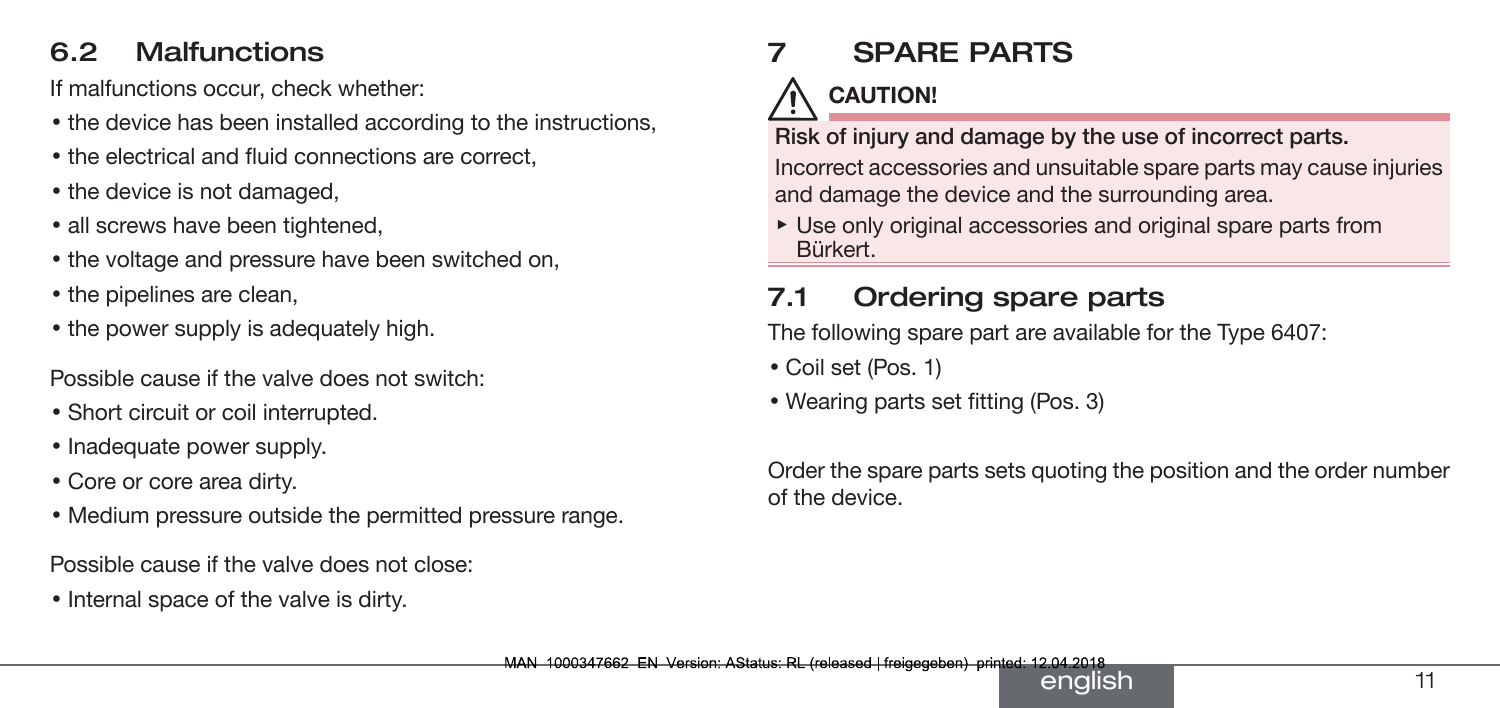#### 7.2 Tightening torques

| <b>Type</b> | <b>DN</b>            | Cover screws<br>[Nm] | Plug with pipe<br>[Nm] |
|-------------|----------------------|----------------------|------------------------|
| 6407        | 13                   | 3.04.0               | 49.051.0               |
| 6407        | 20                   | 6.07.0               | 49.051.0               |
| 6407        | 25.0<br>32.0<br>40.0 | 8.010.0              | 49.051.0               |
| 6407        | 50.0<br>65.0         | 13.017.0             | 110.0115.0             |

### 7.3 Overview of spare parts



MAN 1000347662 EN Version: AStatus: RL (released | freigegeben) printed: 12.04.2018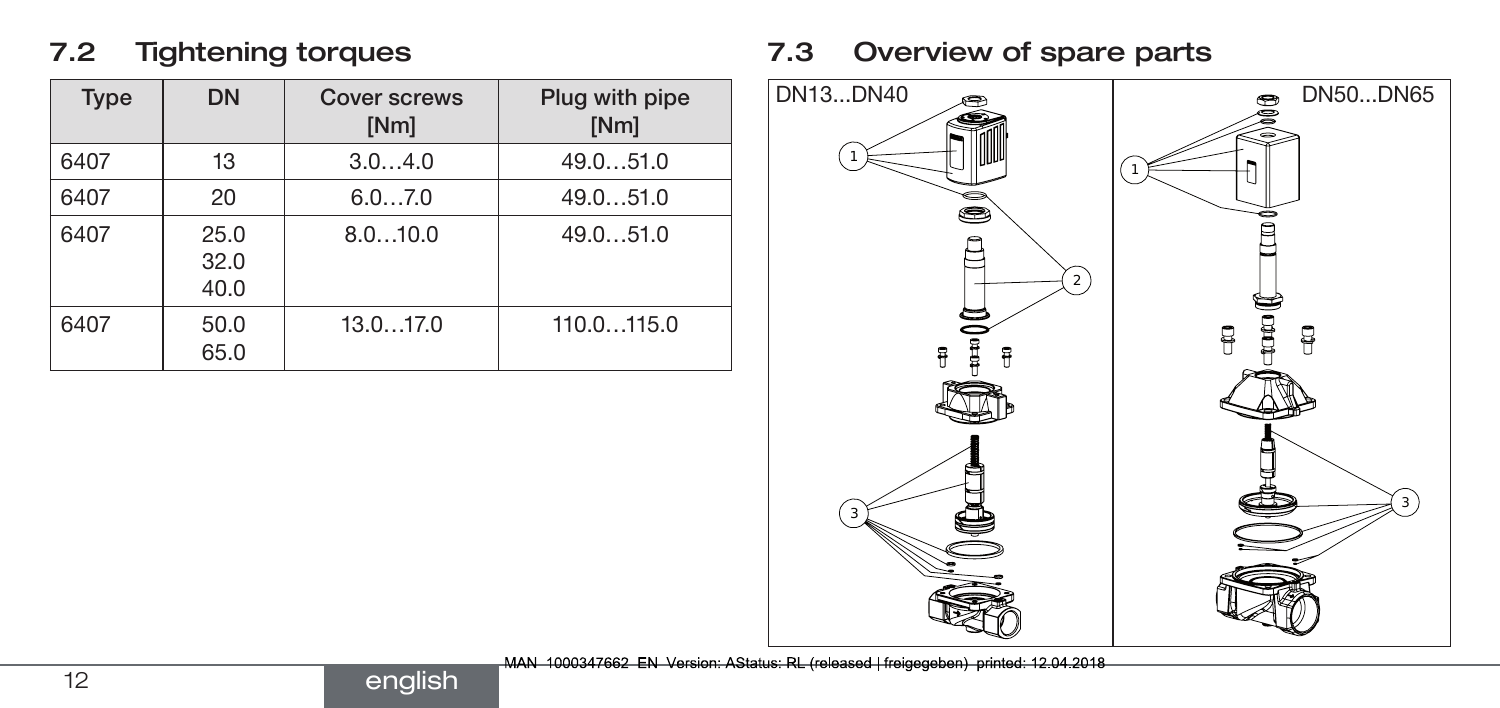## <span id="page-12-0"></span>8 TRANSPORT, STORAGE, DISPOSAL

#### NOTE!

Transport damages when inadequately protected devices.

- During transportation protect the device against wet and dirt in shock-resistant packaging.
- Avoid exceeding or dropping below the permitted storage temperature.

Incorrect storage may damage the device.

- Store the device in a dry and dust-free location.
- Storage temperature: -40 … +80 °C.

Damage to the environment caused by device components contaminated with media.

- Dispose of the device and packaging in an environmentally friendly manner.
- Observe applicable regulations on disposal and the environment.